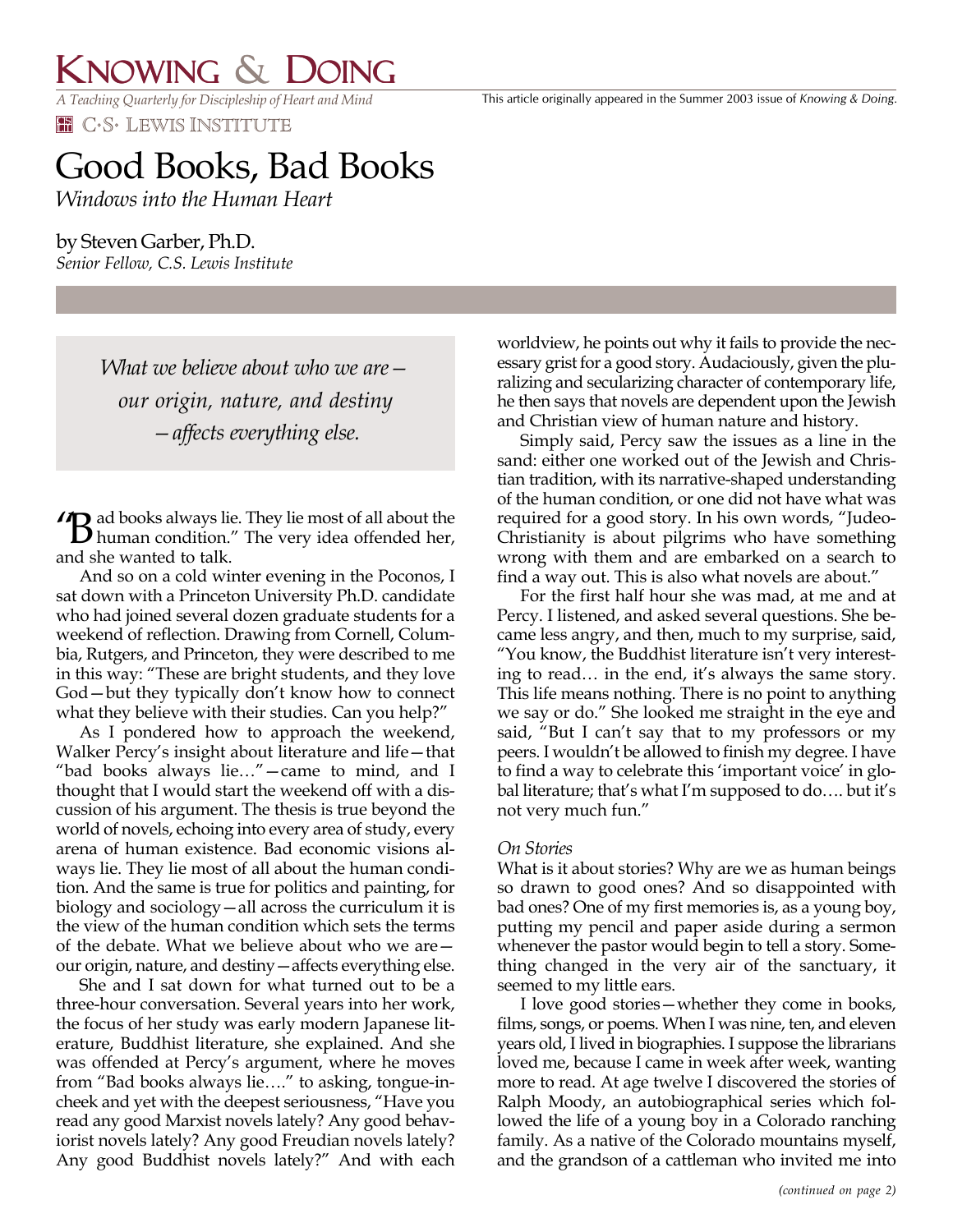his life summer after summer, these tales of family, horses, cows, choices, and consequences shaped my sixth-grade life.

Years later stories continue to form my understanding of myself, and my understanding of the world around me. And though I still read Moody's books to my children, my own reading is more Dickens and Dostoevsky. It is true of me what C.S. Lewis said of himself: "You can't get a cup of tea large enough or a book long enough to suit me." There is something about the way we are made—something about being created in the image of God and created with imaginations that can be awakened by grace to the truth about ourselves and the world—that loves a good story.

But like all of God's gifts, even stories can be skewed; we can miss the point, making too much, or too little, of their meaning. Rather than being meaningful, because they take their rightful place in God's world, they become meaningless. Think of the Princeton graduate student and her Buddhist literature.

To press the point: in the movement from modern to post-modern, in leaving behind the certainties of the Cartesian universe with its too neat-and-clean dichotomy between facts and values, *everything* becomes a story. It is a "narrative vision of this" or a "narrative understanding of that." One's perspective—read "story"—on reality becomes more important than reality. But of course that is where the rub is. The post-modern world grants no access to reality, to truth, to the way the world really is; all we are only allowed is "my story," which means an individual's particular perspective and viewpoint. The Princeton student was asked to celebrate the Buddhist "story" about life and the world—whether it was a meaningful one or not, whether it satisfied deeply human aspirations for coherence and dignity or not. The "story" is the point. Period.

The history of the world of ideas is one of pendulum shifts, and this is its most recent expression. The Enlightenment insisted that what we know is either "objective fact" or "subjective value"—and of course it prized most of all what is "objective" because the "impersonal" character of facts is trustworthy and true for everyone everywhere. Or so it was argued. In effect it canceled out the more profoundly human ways of making sense of one's place in the universe; it ruled "out of order" more biblically rooted ways of knowing, where confidence about truth is possible without being dependent upon the scientific method to prove it so.

How do we weigh faith, hope, and love? Can we quantify responsibility? One of Walker Percy's characters, Tom More—a fictional descendent of Sir Thomas More, "the man for all seasons"—creates "the quantitative-qualitative ontological lapso-meter." And just what does a lapso-meter do? It measures lapses, of course… in the human soul. Percy is smiling here.

In contrast, the post-Enlightenment writers—hanging onto the pendulum as they do so—insist that everything is "personal," by which they mean one's own private, subjective perspective. Nietzsche saw into this moment, over a century ago, observing—even as he joined the atheists in their celebration—that when God goes, so does any possibility of continuing to talk about meaning and morality. He said that we would limp on through the 20th century "on the mere pittance" of the old decaying God-based moral codes. But then, in the 21st would come a period more dreadful than the great wars of the 20th century, a time of "the total eclipse of all values." Epistemologies do have ethical implications.

#### *The Theology of a Good Story*

There are writers who see the problem of the Enlightenment, but do not fall into the abyss of the nihilism for Everyman which post-modernism too often means. Walker Percy is one of the best. But there are others two of my favorites are C. S. Lewis and Wendell Berry—who stand in a long line of writers whose moral imaginations were shaped by the truths of the Christian vision of God and his world, writers who offered history a way of understanding the world that is really there, without being of the world.

What does that world look like? Several years ago I was asked by an Anglican bishop to help develop a curriculum for "the young theologians" of his diocese; in particular he wanted to give them tools to think theologically about the culture. One of the many books we drew upon was Lesslie Newbigin's *The Gospel in a Pluralist Society.*

I still remember the chills that ran down my spine the first time I read his account of a conversation with a Hindu scholar, a man who became his close friend over the 40 years Newbigin spent in India as a missionary. The Hindu said to him, wonderingly,

Why is it that Christian missionaries have told us, 'Read our sacred text, too. Add it to your supply.' Now I have read your Bible, and it seems to me a completely unique book. Its view of history, a story with a beginning and an end which makes universal claims, as well as its view of the human person as a responsible actor in history, make this different than any other book I have read.

The words still ring in my heart. The Hindu saw more clearly than most Christians. Immersed in a Hindu understanding of history and human nature, he could see the stark contrast set forth in the story of the Christian Scriptures. No, not another book to add to his supply, at all! Rather it was a book with a completely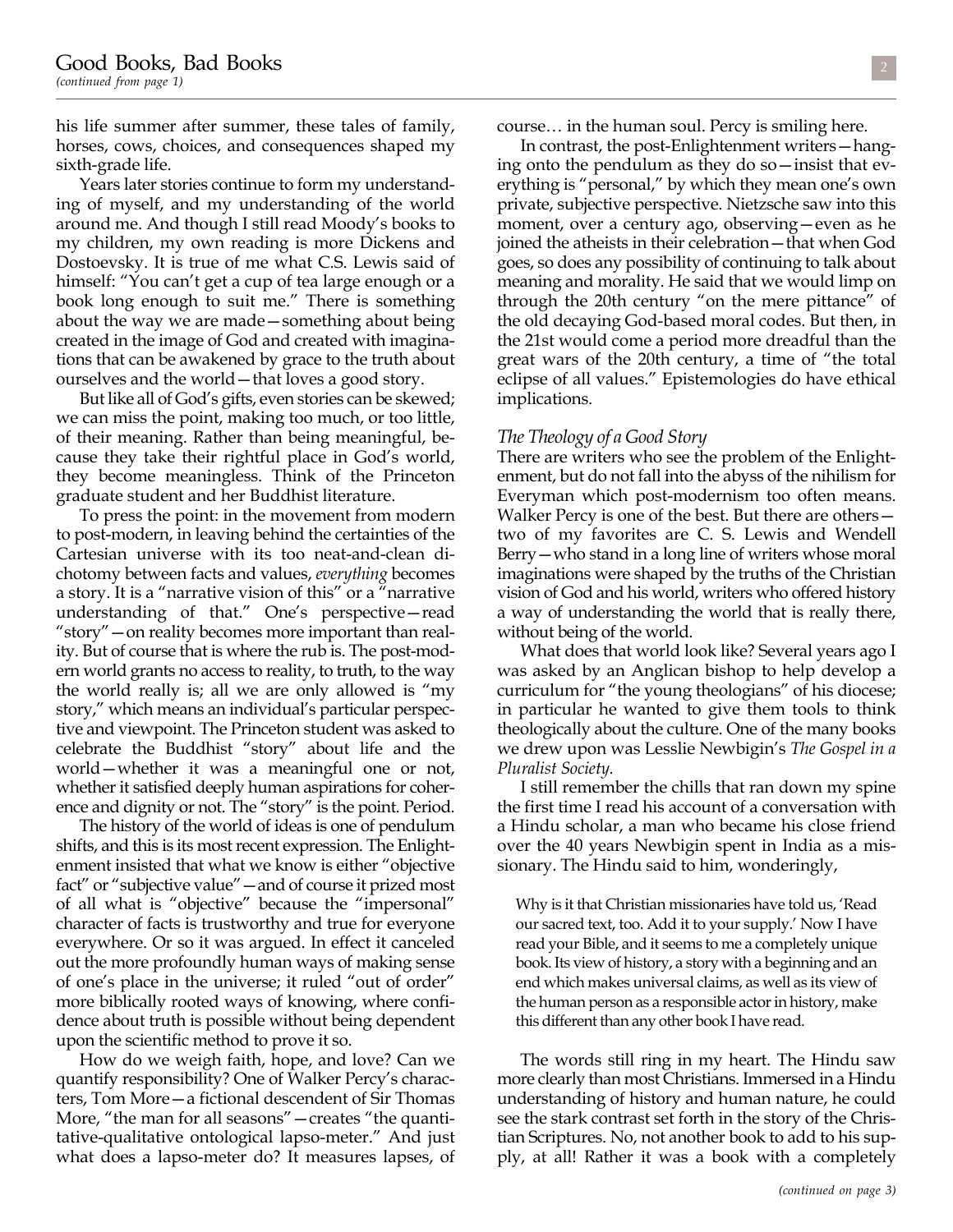unique story, and its implications rippled out into the universe.

Some truths are true, anytime and anywhere. It does not matter whether one lives in the pre-modern, modern, or what we call post-modern era; whether one lives in the East or the West. They are ideas which are true, they reflect the reality of the way things really are. In his own effort to break through the language problem in a culture moving from modern to post-modern—people using words to mean anything and everything— Francis Schaeffer called these ideas "true truths," and saw them as the contours of the biblical vision of reality, of human life in space and time.

The Hindu was right, profoundly so. The Bible is a story, a story of creation, fall, redemption, and consummation. In Stanley Hauerwas' image, the Church is "a story-formed community"; we understand ourselves in relation to God, each other, and the world, by the ideas and images of the biblical narrative. How else do we make sense of the theology embedded in the unfolding story of God's work over time, spanning centuries and cultures? It is a story of human beings making their way in a world where the choices are real, and therefore where there are consequences—for blessing and for curse.

Think about David's sorry and shameful stumble. Called by God "a man after my own heart," David uses his political position to steal another man's wife and puts her husband in mortal danger, somehow imagining that he can find true happiness in flaunting the commandments of God. From the text, it seems that it was at least several years before David was able to see himself truthfully. How could that be? Psalm 51 offers us a window into his heart, but David's repentant cry only comes after he sees himself in *a story* told by the prophet Nathan.

Angry, moved to judgment by the injustice of Nathan's account of a powerful man abusing a powerless man, David rises from his throne—only to meet the finger of Nathan, the prophet of God, saying to him: *You are the man!*

The moral universe implicit on every page of the Old Testament is brought into the New as God, incarnate in the person of a Palestinian rabbi, reveals himself to those with ears to hear. Most of his teaching is given in parables, like the story of the two houses which are in truth a story of two hearts, at the conclusion of what we call "the sermon on the mount." In setting after setting, conversation after conversation, Jesus chooses to tell stories as the means of offering the truths of the kingdom.

Take the story which we call "the good Samaritan." It grew out of questions asked and answered between an expert in the law and Jesus. The expert wanted to "test" Jesus, Luke writes, and therefore his question was not altogether honest. Jesus knew that, and asked him a question as a means of answering. They went back and forth, and finally the expert decided he would rather retreat into an academic conversation. In our terms, he tried to deconstruct the word "neighbor," to abstract it from life. Knowing his heart, Jesus told him a parable.

When the short story was over, Jesus asked another question: So, who was the neighbor? One more time, the expert in the law gave the right answer; that was not his problem. And Jesus told him, "Go, apprentice yourself to the Samaritan." In Percy's imagery, this is the parable of the man who got all A's but was flunking life.

This is not an isolated incident in the pedagogy of Jesus. Time and again, confronted by people who knew the outlines of biblical faith but whose hearts were not open to the truth about God and themselves, Jesus chose to tell a story.

### *Good Books and the Human Condition*

Good stories tell the truth about the human condition. That is the divine brilliance in Nathan's prophetic tale and in the parables of Jesus. Bad books, on the other hand, distort the story about human nature and history—and Princeton graduate students and the rest of us do not find them compelling.

If the coming summer nights find you wanting a larger cup of tea and a longer book, then allow me to suggest some wonderful stories. They will probe the hidden places of the heart—if you have ears to hear. That of course is the mystery of the moral dynamism of the human heart, and the deeper reality: good story or not, truth is always for those with ears to hear.

One of the very best is one of our oldest, *The Quest of the Holy Grail.* Written as a guide to Christian discipleship in the 13th century, the tales of Lancelot, Gawain, and Percival are full of true temptation and true grace. It is a culture-wide loss that most of us know more about the Quest from Monty Python and Indiana Jones than we do from this morally rich story.

Every night that the play, *Les Miserables,* is done on the stages of London's West End or New York's Broadway, the gospel goes out. But as great as that production is, it pales in comparison to the richness of Victor Hugo's novel. For example, where we get a few minutes to ponder the bishop's remarkable gift of grace to Jean Valjean on stage, the book offers us 50 pages, telling the story of the formation of the bishop's soul, why his open door is a true reflection of his open heart. And of course its uncanny echo of Jesus' parable of the prodigal son makes it even more extraordinary.

The trilogy by Sigrid Undset, *Kristen Lavransdatter,* is a favorite among my friends. It seems that whoever reads these stories of medieval Scandinavia, deeply wrought as